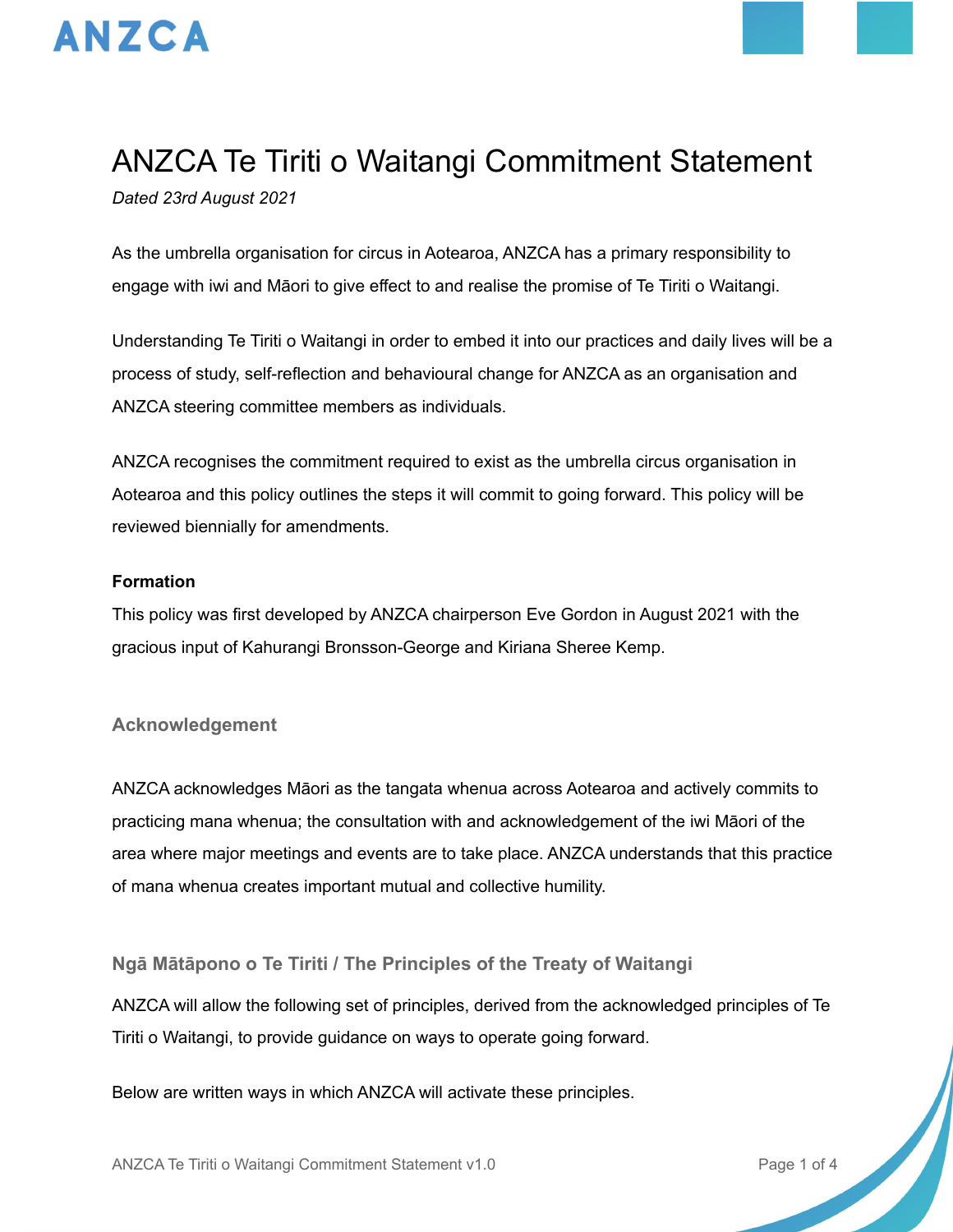

**Tino Rangatiratanga / Self-Determination:** The second Article of the Treaty guarantees to iwi Māori the control and enjoyment of resources and taonga that it is their wish to retain. This provides for Māori self-determination and mana motuhake and expects ANZCA to honour this in our policies and actions.

#### ANZCA will;

- Practice Mana Whenua at significant meetings and events.
- Consultation within the development of resources and policies which speak of, reference, or include tikanga Māori or any type of taonga Māori.
- Act as a relationships facilitator between regional festival committees and local iwi Māori regarding permission of location to hold festivals/events.

**Mana Taurite / Equity:** The third Article of the Treaty constitutes a guarantee of legal equality between Māori and other citizens of New Zealand. This Article has implicit assurance that social rights would be enjoyed equally by Māori with all New Zealand citizens of whatever origin. The principle of equity invites ANZCA to commit to achieving equitable access, pathways and outcomes for Māori within circus arts.

## ANZCA will;

- ANZCA commits to actively supporting Māori circus artists and organisations, making time to reach out and help in areas where help is needed.
- Trying to facilitate workshop and/or learning opportunities for kura kaupapa Māori.

**Pātuitanga / Partnership or Cooperation:** This Article understands that with two peoples in one country both duality and unity are significant. Duality implies distinctive cultural development and unity implies common purpose and community. The relationship between community and distinctive development is governed by the requirement of cooperation which is an obligation placed on both parties by the Treaty. Reasonable cooperation can only take place if there is consultation on major issues of common concern and if good faith, balance, and common sense are shown on all sides. The outcome of reasonable cooperation will be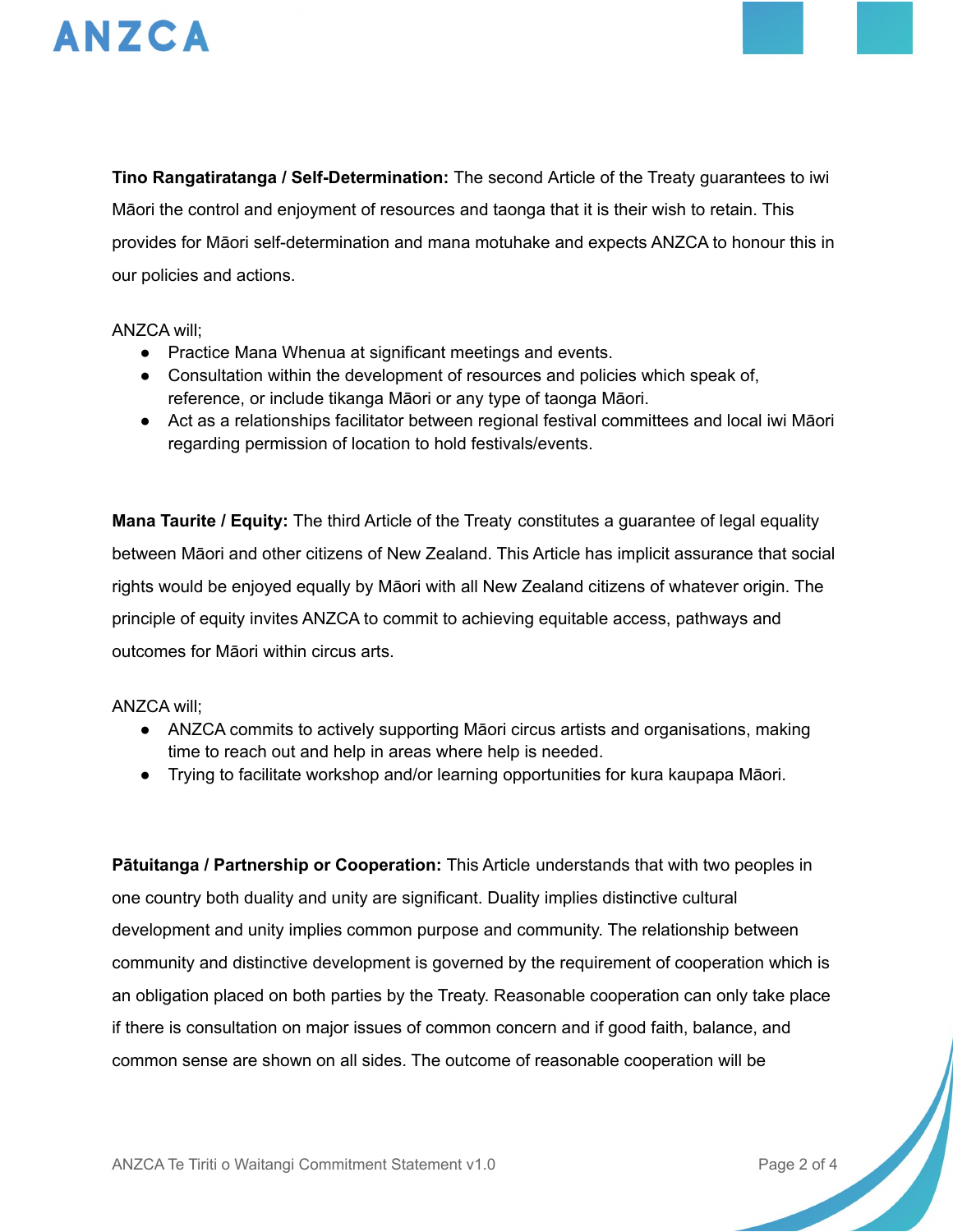

partnership. The principle of partnership invites ANZCA and iwi Māori to work with each other in a strong and enduring relationship.

ANZCA will;

- Engage in regular discussion with Māori around what are the common areas of concern within circus
- In all relationships with Māori-lead organisations or groups, ANZCA will listen and be lead in process and methodology

**Whakamarumarutia / Active Protection**: The principle of protection is about actively protecting Māori knowledge, interests, values, and other taonga. Identity, language, and culture are important expressions of what it means to be a culturally located organisation. In order to practise Active Protection ANZCA should be sufficiently informed in Te Ao Māori, tikanga Māori, Māori performance arts and the practice of cultural safety.

#### ANZCA will;

- Provide wānanga for core ANZCA steering committee members to learn about Te Ao Māori, specifically in the areas of;
	- pronunciation of Māori place names
	- tikanga Māori around events, both Māori-led and non-Māori-led
- Assisting the cultural growth of ANZCA members by;
	- Ensuring resources are available for members to gain an understanding of Te Tiriti o Waitangi, intersectional awareness, Te Ao Māori
- Should ANZCA become aware of any instance of appropriation of Māori culture by any member of the circus community, we commit to addressing it with that member.
- ANZCA commits to practicing and actively promoting best environmental practice and supporting Māori in kaitiakitanga (where relevant to circus practice).

**Kōwhiringa / Options:** The principle of kōwhiringa acknowledges Māori rights to pursue their own personal direction, whether that be in accordance with tikanga Māori or not. The principle of options expects ANZCA to ensure their services are provided in culturally appropriate manners that recognise and support the expression of Te Ao Māori.

ANZCA will;

● Actively support the Reo Māori renaissance by usage of Te Reo Māori within ANZCA's practice on our website and on our social media pages